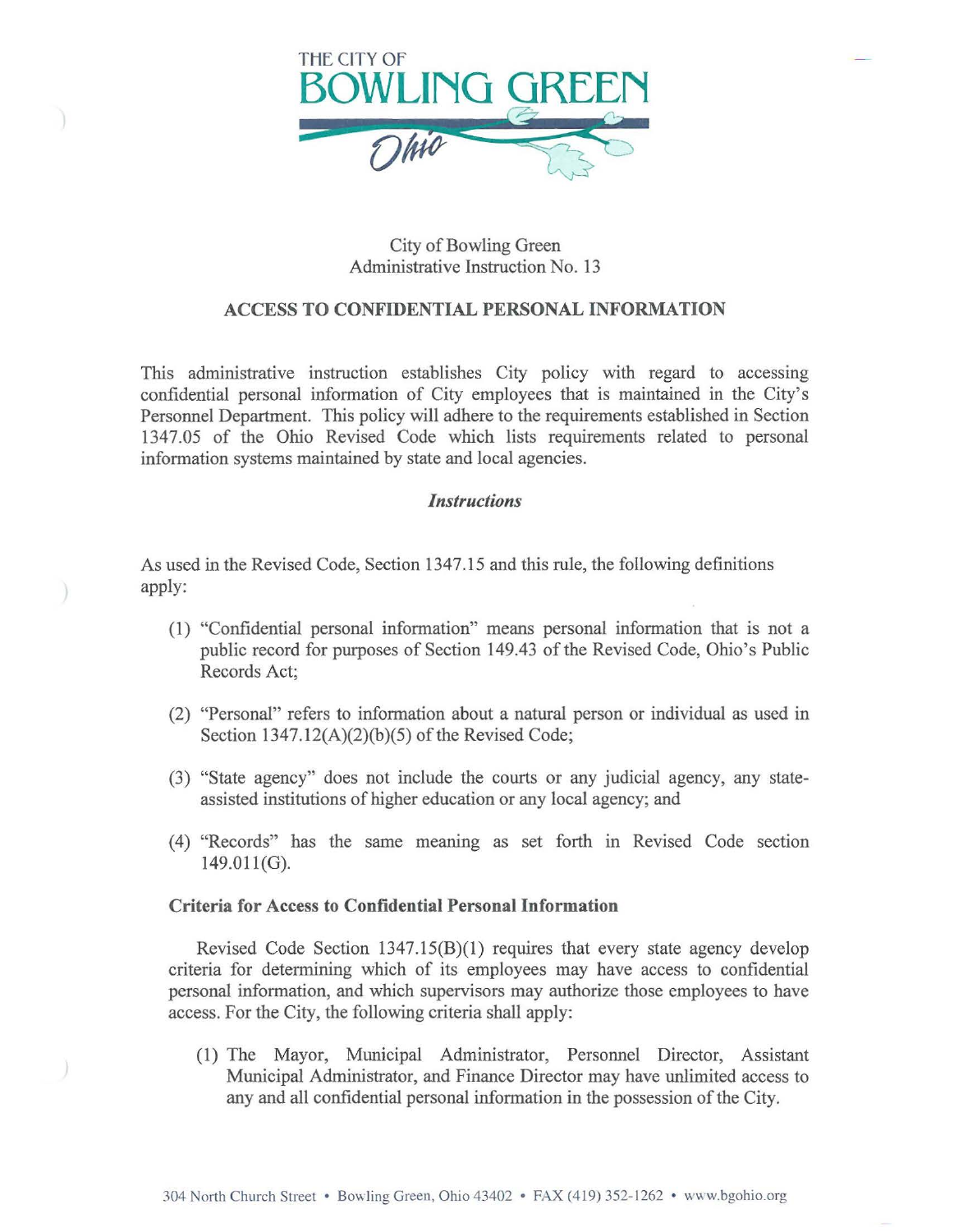- (2) By necessity, the Information Technology Manager, whose primary responsibility is for the City's computers and computer forensics may have unlimited access to any and all confidential personal information that is maintained in the City's computer systems;
- (3) The support staff assigned to the Personnel Department, Finance Department, and Information Technology Office, may have access to any confidential personal information provided by complainants and to confidential personal information contained in the City's Payroll System or otherwise in the possession of the City on an unlimited basis;
- (4) Other Department and/or Division Heads, who serve the City, may have access to confidential personal information that is acquired by or in the possess of the City on a need to know basis. The Personnel Director is responsible for authorizing this access.

The City's Personnel Director is directly responsible for the hardcopy records of confidential personal information system relating to City employees. The Personnel Director is responsible for implementing rules that provide for the operation of the system. The Personnel Director will inform appropriate employees about the proper The Personnel Director will inform appropriate employees about the proper protocols regarding the handling and accessing of confidential personal information by City employees. Employees will be provided copies of this policy and will acknowledge receipt of the copy in writing. Amendments to the policy will be distributed and Amendments to the policy will be distributed and acknowledged in the same way.

The City's Personnel Director, Finance Director, and Information Technology Manager all share, to some degree, the responsibility for the confidential personnel information that is maintained in the City's computer system. All three will be responsible for implementing rules that provide for security/protection of the information maintained in the system.

Violating this policy will result in disciplinary action to include termination of employment, in accordance with the City's Disciplinary Policy, Administrative Instruction No. 30.

The City will only collect, maintain, and use personal information that is necessary and relevant to the functions of the organization that it is required and authorized to perform. Personal information that is no longer necessary or that is no longer relevant will be eliminated from the system. Employees will be informed if the personal information they provide is legally required or if they may refuse to provide.

Procedures will be established to monitor the accuracy, relevance, timeliness, and completeness of the personal information maintained by the City.